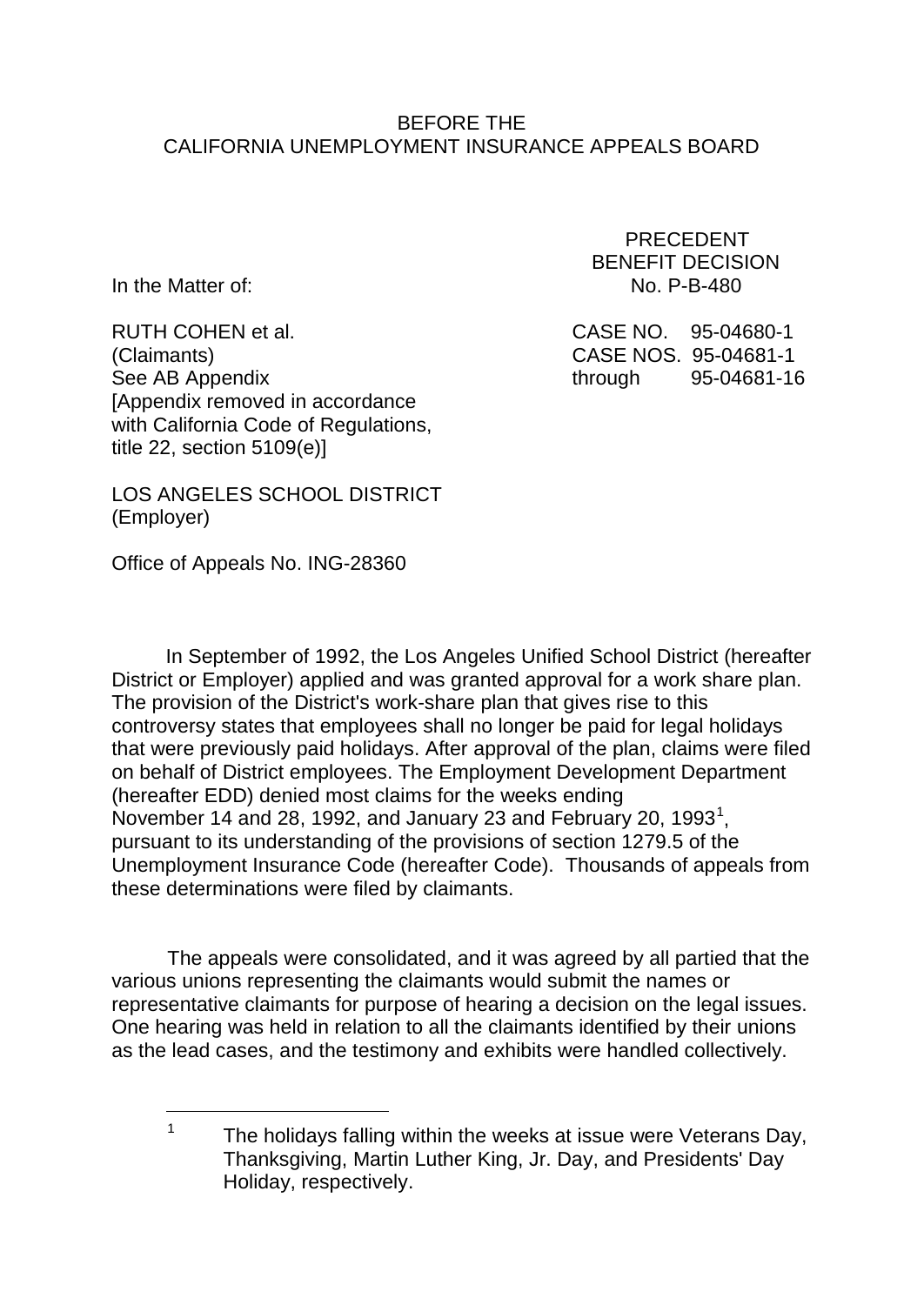The three case numbers heard by the administrative law judge were consolidated into two. The administrative law judge, with one exception, affirmed the determinations issued by EDD and held the claimants ineligible for unemployment insurance benefits under section 1279.5 of the code for the weeks in question. The claimants have appealed from that portion of the decision of the administrative law judge holding them ineligible.

### STATEMENT OF FACTS

In the school year, 1992-1993, the Employer was facing a \$400,000,000 budget deficit, the latest of several annual deficits. The Employer determined that salary reductions were required. However, it also felt that not all employees should have the same percentage reduction in pay.

The Employer and the representatives for the affected employee collective bargaining units (hereafter the unions) agreed that, rather than simply reduce the pay of these individuals, the employees, with limited exceptions not relevant to this decision, would be required to take a certain number of unpaid furlough days. The employees in this case are generally non-instructional employees, involved in school support services (classified employees). The number of furlough days would be determined by a formula that factored an employee's pay level and the number of days on which the employee was normally employed (or "basis"). Upon implementation of the furlough plan in the 1992-93 school year, it was anticipated that the individuals would neither work nor receive compensation on furlough days. These would be drawn from days the employee had previously been paid, either as a regular workday or a paid holiday.

Initially, the Employer considered several different ways of handling furlough days. Among the key questions was whether the days were to be consecutive (taken in blocks), or instead spread throughout the school year. The Employer was concerned about its operational needs and wished to minimize the instructional days employees did not work. The unions were concerned about the impact of the loss of income on the employees.

On July 16, 1992, the Employer signed a furlough agreement with the Associated Administrators of Los Angeles (hereafter AALA) that provided the furlough days were to be taken first over the Winter break, one or two days over the Spring break, and finally, days taken in consultation with, and with approval of, the employee's supervisor. Holidays were explicitly exempted as furlough days.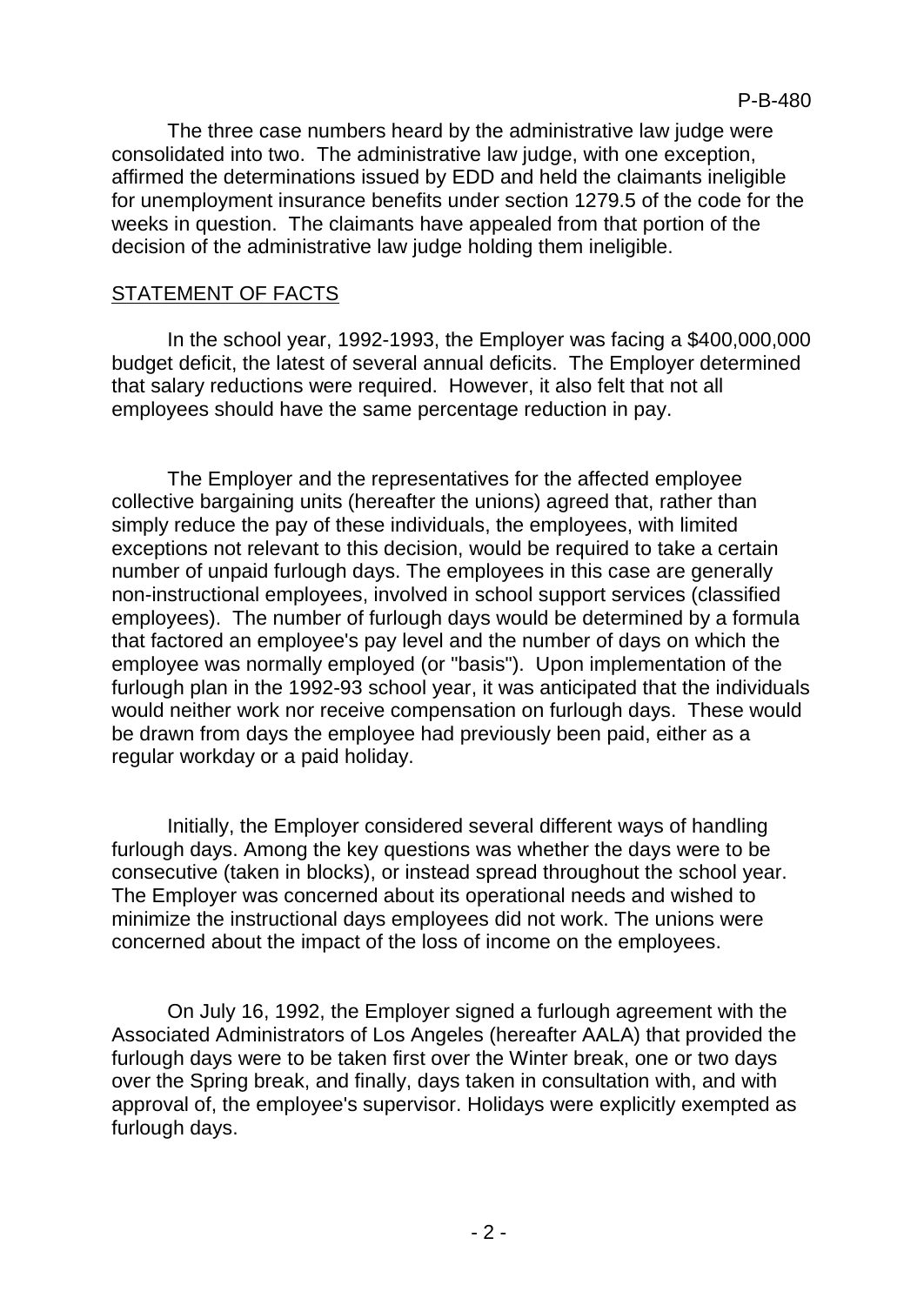On August 18, 1992, the Employer filed an application with the State Board of Education requesting waiver of the requirement under section 45203 of the Education Code that classified employees be paid for legal holidays. This request was made with the knowledge and approval of the relevant collective bargaining units. On September 8, 1992, the request for waiver was approved.

Despite these conceivably contradictory approaches (though evidently concerning different bargaining units), the weight of the evidence, particularly given the agreement with AALA, was that the Employer and the unions were leaning towards taking furloughs in a block of time.

On August 25, 1992, a meeting was held between the Employer's representatives, the unions and EDD. The purpose of the meeting was to explore the impact of furloughs on eligibility for unemployment benefits. Prior to the meeting, the Employer and the unions had little, if any, knowledge about, or understanding of the work share programs as interpreted by EDD. At that meeting, EDD representatives provided general information about the work share program as it was set forth in the Code. A question was raised about holidays in the work share context. A union representative asked what would occur if a previously paid holiday became an unpaid holiday. EDD's representative indicated it would be treated like a "regular workday". The Employer and union representatives interpreted the comment to mean that an individual would be eligible for work share benefits in a week where his or her pay was reduced because holiday pay for that week had been eliminated. This was based in part upon their understanding of regular unemployment benefits, which allows full weekly benefits to be paid in weeks in which there was a holiday and the claimant was not expected to work that day, such as when the Fourth of July occurs on a weekday, and a claimant draws full benefits for the week.

At that point, the negotiations between the Employer and the unions shifted and the emphasis became using holidays for the furlough days. A second meeting was held with EDD on October 13, 1992. One purpose of this meeting was to discuss concerns about eligibility for benefits under the work share program. The issue of holidays was again broached. EDD again indicated that holidays would be treated in the same manner they were for regular unemployment insurance benefits.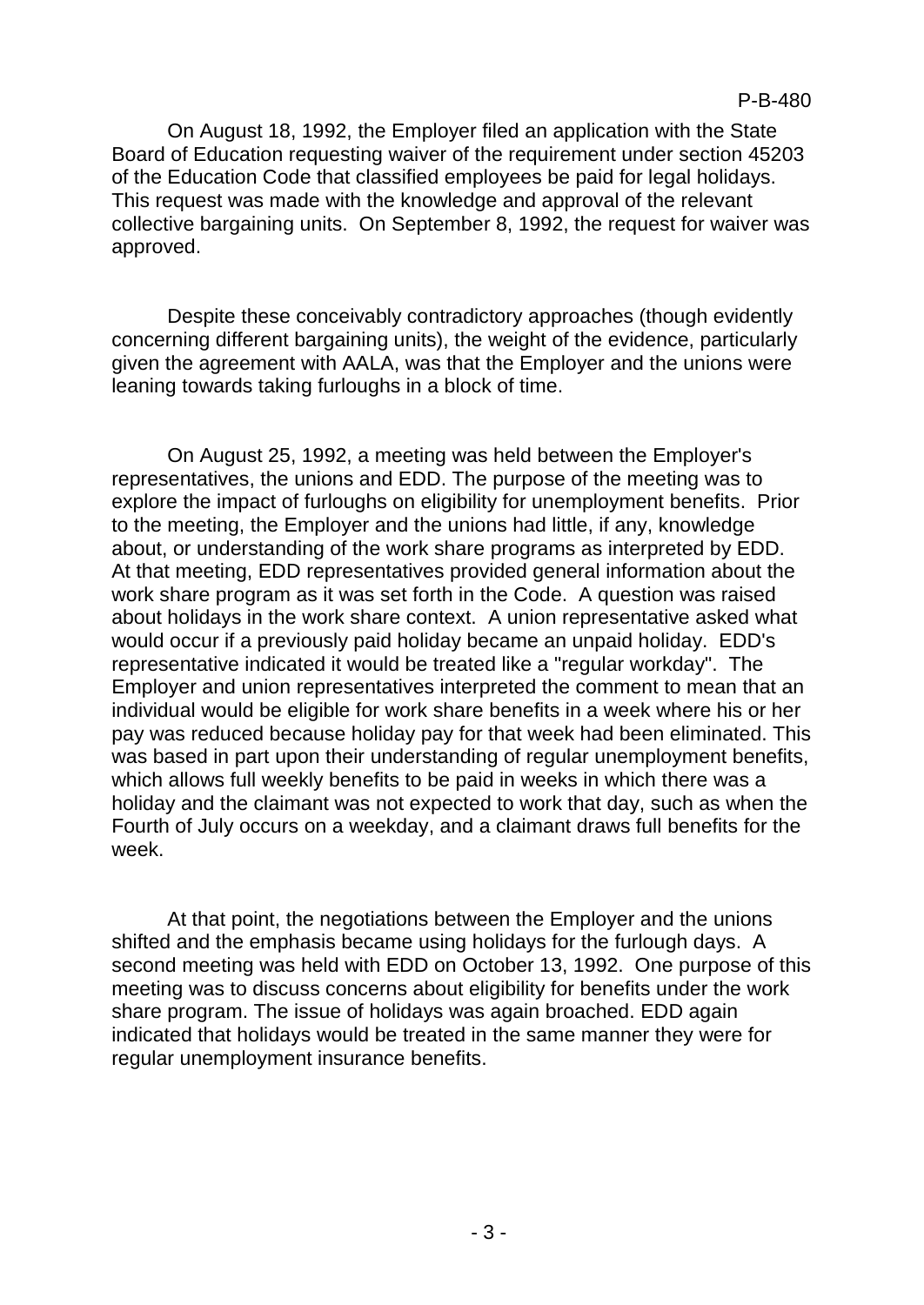A third meeting was held on October 21. There were additional conversations regarding vacations which, in essence, repeated the previous discussions.

On October 22, 1992, the Employer entered into Memoranda of Understanding (hereafter MOU) with most of the unions representing employees in this case. The United Teachers-Los Angeles, representing certificated personnel, did not enter into a MOU until 1993. In each MOU, similar priorities were created for the furlough days. In fact, the previous agreement with AALA was changed so its members' furloughs would coincide with those of the members of other units. First, nine holidays were identified. These were legal holidays, except for the day after Thanksgiving and December 31, which were District declared holidays. Individuals had previously been paid for these days. Under the furlough program, the employee would not be paid for these holidays. If the furloughed employee required additional furlough days, the priority order was: first, pupil free days, then Winter break, then Spring break, and finally regular work days. At the time the collective bargaining agreements were signed (excepting UTLA), the work share plan for the Employer had not been approved by EDD. Each MOU stated the Employer would make every good faith effort to secure approval for such a plan.

The Employer submitted its plan for work share participation. At the request of EDD, the plan was general in nature and did not specify which days would not be worked by the employees. On December 15, 1992, the plan was approved effective September 27, 1992. The plan was to expire March 27, 1993. It has been renewed since that date.

During the Winter break, a conversation occurred between representative of EDD in the work share group and the Employer. At that time, EDD indicated that there was a problem in finding eligibility for work share in a week when the only day not worked was a holiday. This contradicted the Employer's understanding of EDD's position in the conversations during the meetings in August and October. Numerous letters were exchanged between the parties and EDD, during which EDD indicated that eligibility would be denied for the weeks at issue here. Finally, in March 1993, EDD formally notified the Employer that, after researching its interpretation of section 1279.5 of the Code, the law prohibited payment of benefits in these circumstances, when furlough days are scheduled only on previously paid holidays.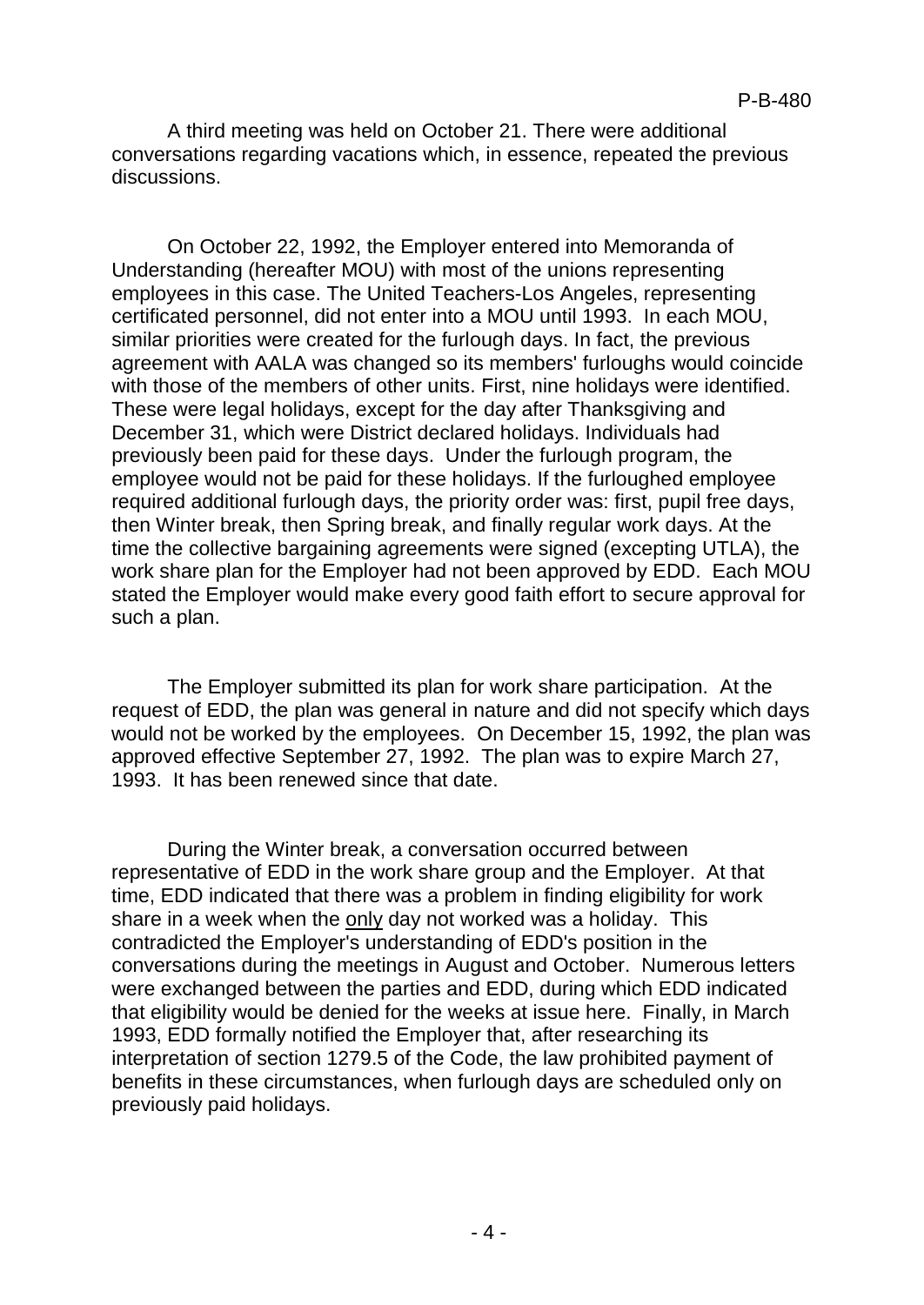The claimants and the Employer contend that EDD's "change" in position was occasioned by its discovery that inclusion of holiday only weeks would add \$20,000,000 to the cost of the work share program. It is noted that the financial analysis for the costs was released in February 1993. While the more formal opinion denying benefits was issued in March 1993, after the cost analysis, EDD had indicated clearly its position denying benefits prior to February 1993.

As part of the work share program developed by the Employer and EDD, the Employer became responsible for creating, disseminating, collecting, and filing the claim forms on behalf of its employees requesting work share benefits. Employees would receive the claim forms at their work location and return them to that location.

When EDD issued the notices of determination at issue, thousands of appeals were filed. Most appeals were made on forms prepared by the claimant's particular union. Many of the appeals were untimely filed, some by the claimants directly, some by the union representatives.

Claimant Rosa Contreras filed her appeal approximately six weeks late. When she received her notices of determination, she went to the personnel clerk at her work location who had handled the work share paperwork. She was informed by the clerk to wait. Two months later, the claimant was given forms to file the appeal and she did so.

Claimant Judith Reisma was sent a notice of determination dated October 7, 1993, relating to her eligibility under section 1279.5 of the code. On October 14, 1993, the EDD mailed her a second determination regarding her eligibility under section 1253.3 of the code. The claimant's appeal was filed on November 2.

Claimant Sabine Littlefield filed an appeal which on its face was timely. The EDD contends it was two days late because of the post-mark on the envelope. Based on the claimant's credible evidence, it is found that the claimant placed her appeal in a Post Office box timely, and the post-mark was from a central postal service location and not the local office handling the claimant's mail.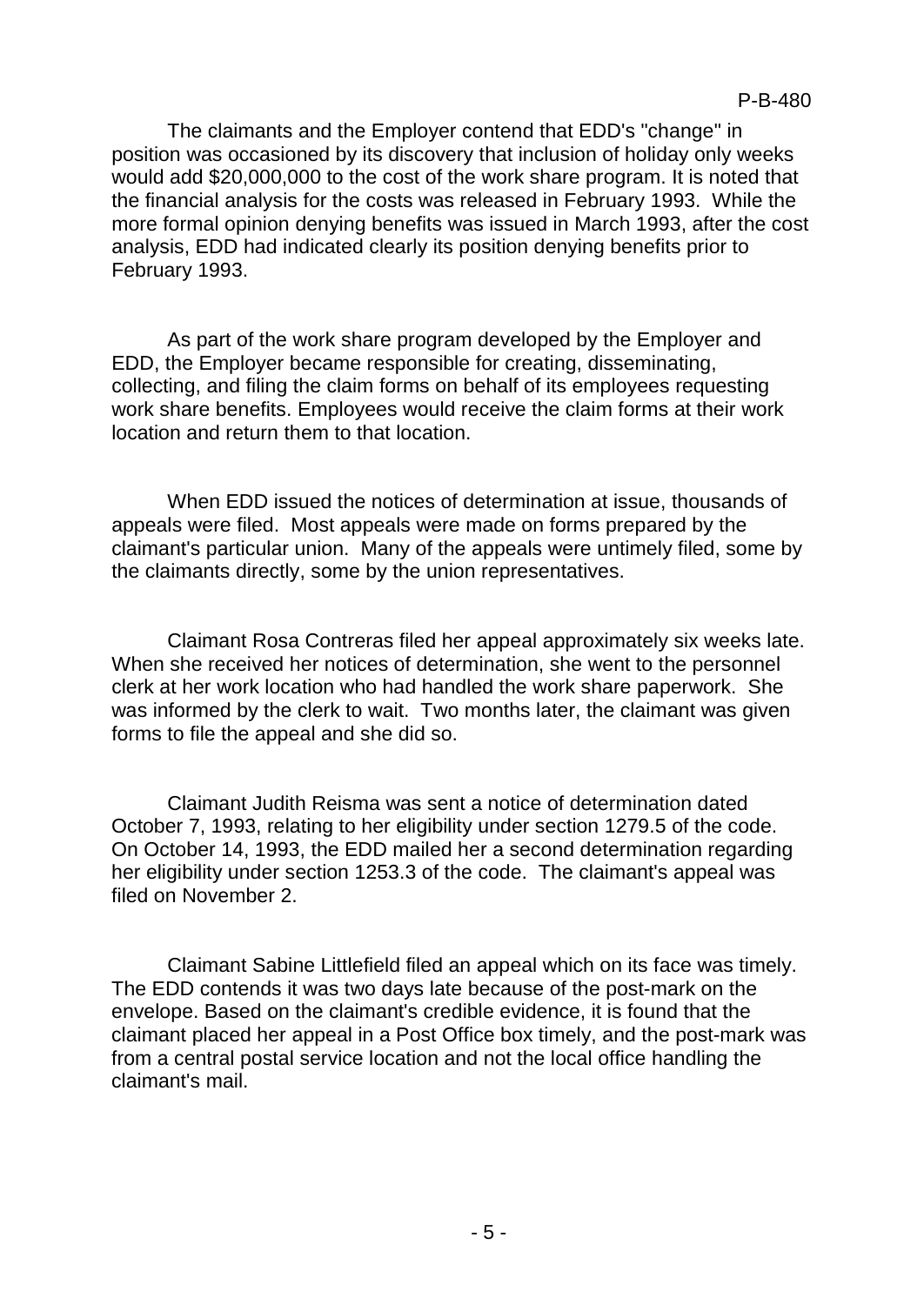Claimant Marietta Chatman was mailed a notice of determination relating to eligibility under section 1279.5 of the code on October 18, 1993. When she received the document, she went to the clerk at her work location in charge of the work share paperwork. The clerk indicated she would not file an appeal if she were her. On November 16, 1993, the EDD mailed a second notice of determination relating to eligibility under section 1253.3 of the code. The claimant filed an appeal that was timely as to that second notice. Her appeal indicated she was appealing both determinations.

Claimant Joan Michaelis was mailed notices of determination on September 8, 1993. When she received them, she spoke with the clerk at her work location. She was told that appeals were outside the purview of the clerk and the claimant would have to appeal on her own. The claimant was pregnant and decided she did not wish to file additional paperwork. She left on maternity leave effective october 1, 1993. She filed her appeal on December 16, 1993, when she was given an appeal card from her union.

Claimant Helen Torres was sent a notice of determination on August 18, 1993. She filed her appeal on December 17, 1993. She did not file earlier because she was discouraged. She did not discuss a possible appeal with anyone until a person came to the work site in December and encouraged her to appeal.

Claimant Ruth Cohen was mailed a notice of determination on August 24, 1993. She filed her appeal on September 23, 1993. When she received her determination, she was the only person at her work site to do so. Later many other individuals received similar notices and the claimant then filed her appeal.

Claimant Marie Nunez was mailed notices of determination on October 12, 1993. She filed her appeals on November 17, 1993. Due to a mistake by the postal service, the claimant did not receive her determination until the middle of November.

#### REASONS FOR DECISION

Section 1328 of the Unemployment Insurance Code provides that an appeal from a determination must be filed within 20 days of mailing or personal service of the notice. The time may be extended for good cause, which includes, but is not limited to, mistake, inadvertence, surprise, or excusable neglect.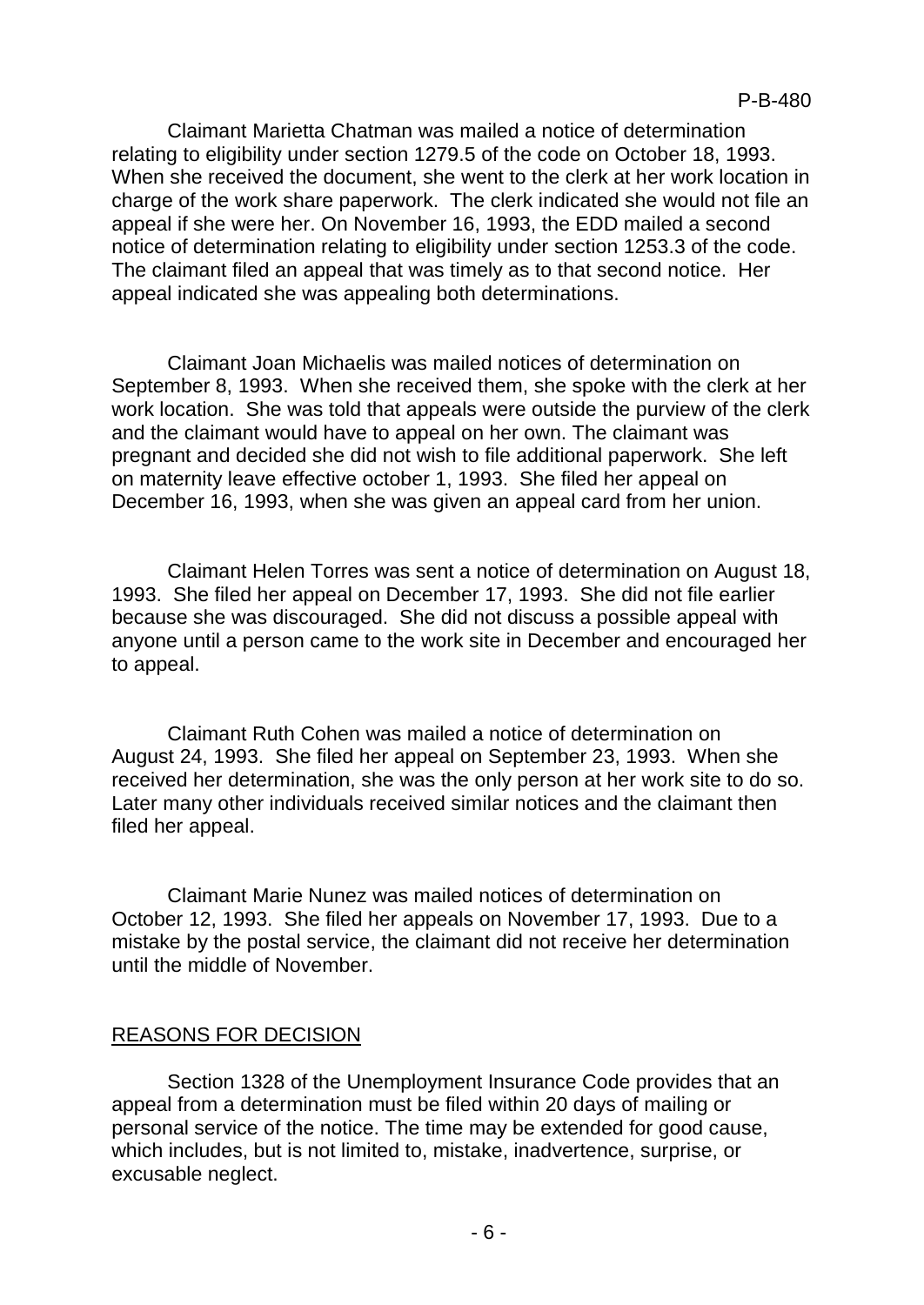In this case several appeals were filed late. It is noted that, in many respects, the administration of this program was handled by the Employer rather than EDD. Due to the large number of claimants involved, and the fact the Employer and EDD were attempting to work out the details of administration, there was a substantial amount of confusion. As a result, the claimants were not clear on their rights and obligations, and in many cases were given erroneous advice. As most of the late appeals were the direct result of these problems, we concur with the administrative law judge that good cause exists for the late appeals.

Further, the issues in these cases were novel, which caused substantial delays by EDD in ascertaining eligibility and the Appeals Board in adjudicating the appeals. Had the appeals been filed timely, no action could have been taken immediately. EDD has not demonstrated any prejudice from the delay. We therefore concur with the administrative law judge that good cause exists to extend the time for appeal in all cases herein, even those where there was no specific misinformation given to the claimant.

Section 1279.5 of the Unemployment Insurance Code provides, in relevant part:

"(a) Notwithstanding Section 1252 or 1252.2 or any other provision of this part, for the purposes of this section an individual is "unemployed" in any week if the individual works less than his or her normal weekly hours of work for the individual's regular employer, and the director finds that the regular employer has reduced or restricted the individual's normal hours of work, or has rehired an individual previously laid off and reduced that individual's normal hours or work from those previously worked, as the result of a plan by the regular employer to, in lieu of layoff, reduce employment and stabilize the work force by a program of sharing the work remaining after a reduction in total hours of work and a corresponding reduction in wages of at least 10 percent. The application for approval of a plan shall require the employer to briefly describe the circumstances requiring the use of work sharing to avoid a layoff. Normal weekly hours of work means the number of hours in a week that the employee normally would work for the regular employer or 40 hours, whichever is less. The plan must involve the participation of at least two employees and include not less than 10 percent of the employer's regular permanent work force involved in the affected work unit or units in each week, or in at least one week of a two-consecutive-week period.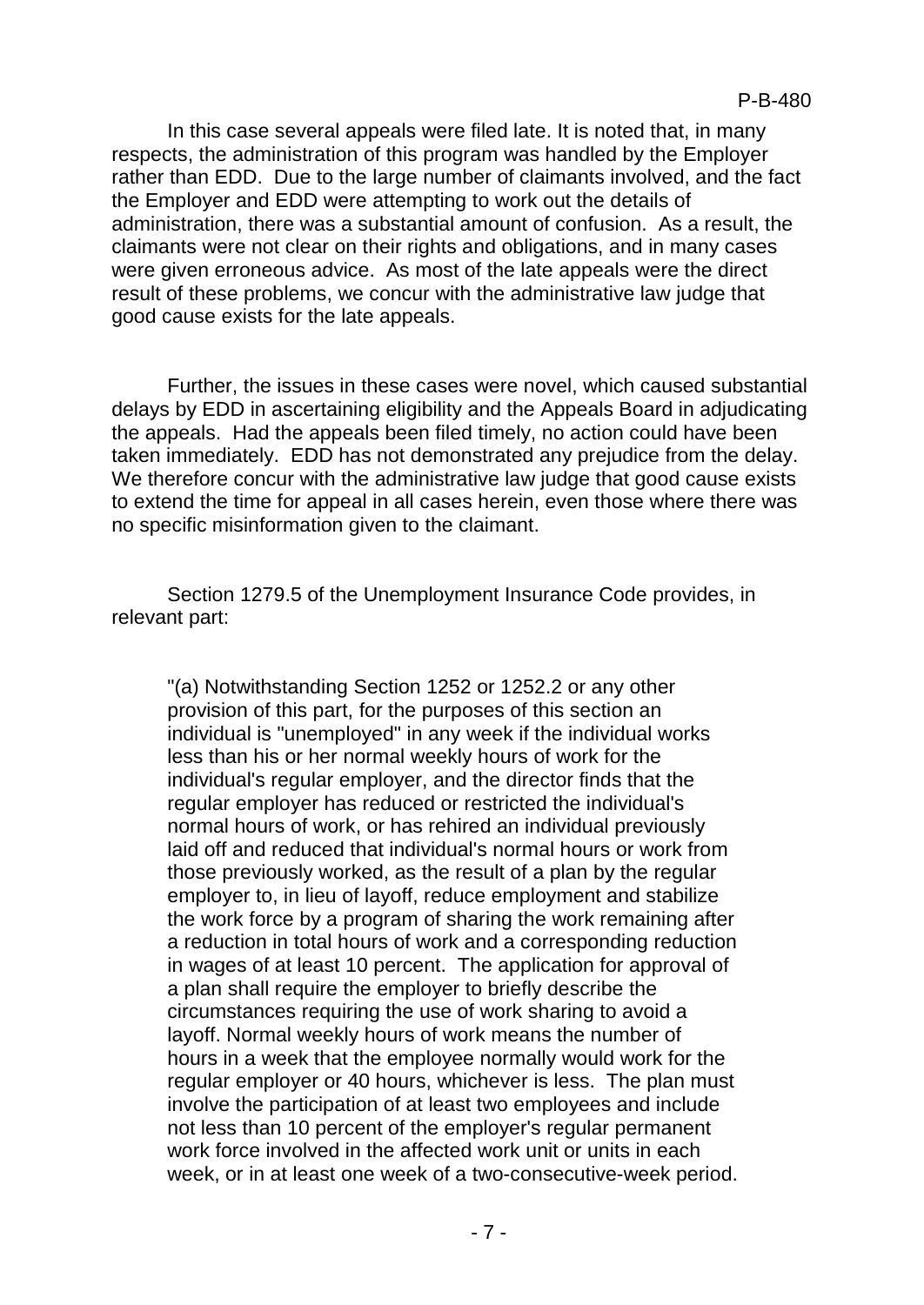A plan approved by the director shall expire six months after the effective date of the plan.

(b) Except as otherwise provided in this section, each individual eligible under this chapter who is "unemployed" in any week shall be paid with respect to that week a weekly shared work unemployment compensation benefit amount equal to the percentage of reduction of the individual's wages resulting from an approved plan, rounded to the nearest five percent, multiplied by the individual's weekly benefit amount.

\* \* \*

(g) For the purposes of this section, an individual shall not be disqualified under subdivision (c) of Section 1253 for any week if both of the following conditions exist:

(1) The individual has not been absent from work without the approval of the regular employer.

(2) The individual accepted all work the regular employer made available to the individual during hours scheduled off due to the work-sharing plan."

The central question is whether paid holidays can be considered as hours worked. The EDD contends that, since traditionally no work was performed on holidays, the claimants "worked" the same number of hours before and after the furlough program was instituted, and therefore fail to meet the requirements of section 1279.5 (a). We concur.

Under the District's work-share plan, each employee lost holiday pay for legal holidays which were previously paid holidays. As to the weeks in question, there is no dispute that there was at least a 10 percent reduction in wages for the claimants, and that at least 10 percent of the employer's regular permanent work force had a loss of wages. The primary issue to be resolved is whether there was a 10 percent reduction in "normal hours of work," thus rendering the claimants "unemployed" within the meaning of section 1279.5.

To resolve this issue, a discussion of the basic differences between regular unemployment compensation and work share benefits is important. For most unemployment compensation claimants, an individual is "unemployed" if he or she works less than full-time and his or her wages, when reduced by 25%, are less than the weekly unemployment benefit.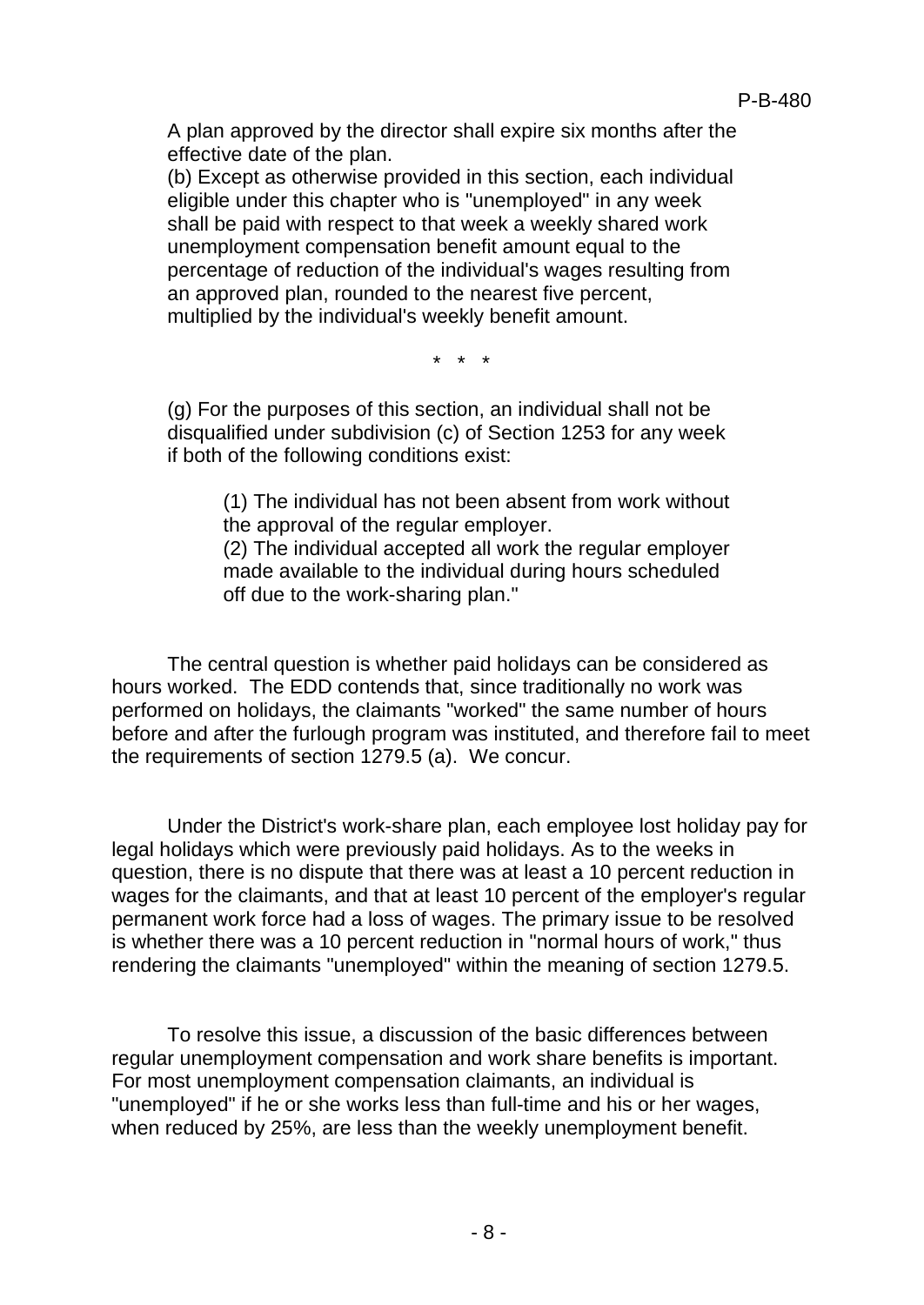Benefits are payable based on a comparison of wages earned and the weekly benefit amount. It is assumed for purposes of this decision that none of the claimants in this case was "unemployed" during the affected weeks under the requirements of section 1252.

The work share program under section 1279.5, however, is based on a different premise. "Unemployment" under the work share program is not based on a comparison of wages to a weekly benefit amount. Rather, the individual's new work schedule is compared to the previous or regular schedule, and the claimant is "unemployed" if he or she has at least a 10 percent reduction in hours worked and wages. The actual benefits to be paid are calculated by determining the percentage wage loss, rather than comparing the wages earned against the weekly benefit amount.

In each of these cases, EDD has denied benefits in those weeks where the only day of "unemployment" was a holiday. In each case, the claimants had previously been paid for that holiday, but under the employer's furlough program, payment was no longer available. As the claimants in this case never worked on the holidays, except as noted below, we agree with EDD's position that there was no reduction in hours worked, and therefore no eligibility for work share benefits.

The administrative law judge ruled that there is nothing within section 1279.5 which would argue for anything but the common sense definition of "hours worked." The purpose of the statute is to forestall loss of employment by "sharing" the available work. As to the weeks at issue in this appeal, the same number of hours of work were performed by each claimant, and by all claimants collectively, before and after the furloughs were instituted. Thus, if holidays are to be treated as work in this case, claimants would be eligible for work share benefits without sharing any work. We reject any construction of Unemployment Code section 1279.5 that produces such illogical results. As section 1279.5(a) clearly and unambiguously requires a reduction of at least 10 percent in hours worked, the claimants must meet that standard in any week they wish to claim benefits.

On appeal, the unions, on the claimants' behalf, also contend that the definition of hours worked found in Education Code section 45128 should be used in determining the meaning of "hours worked" in section 1279.5(a). Section 45128 of the Education Code provides, in relevant part: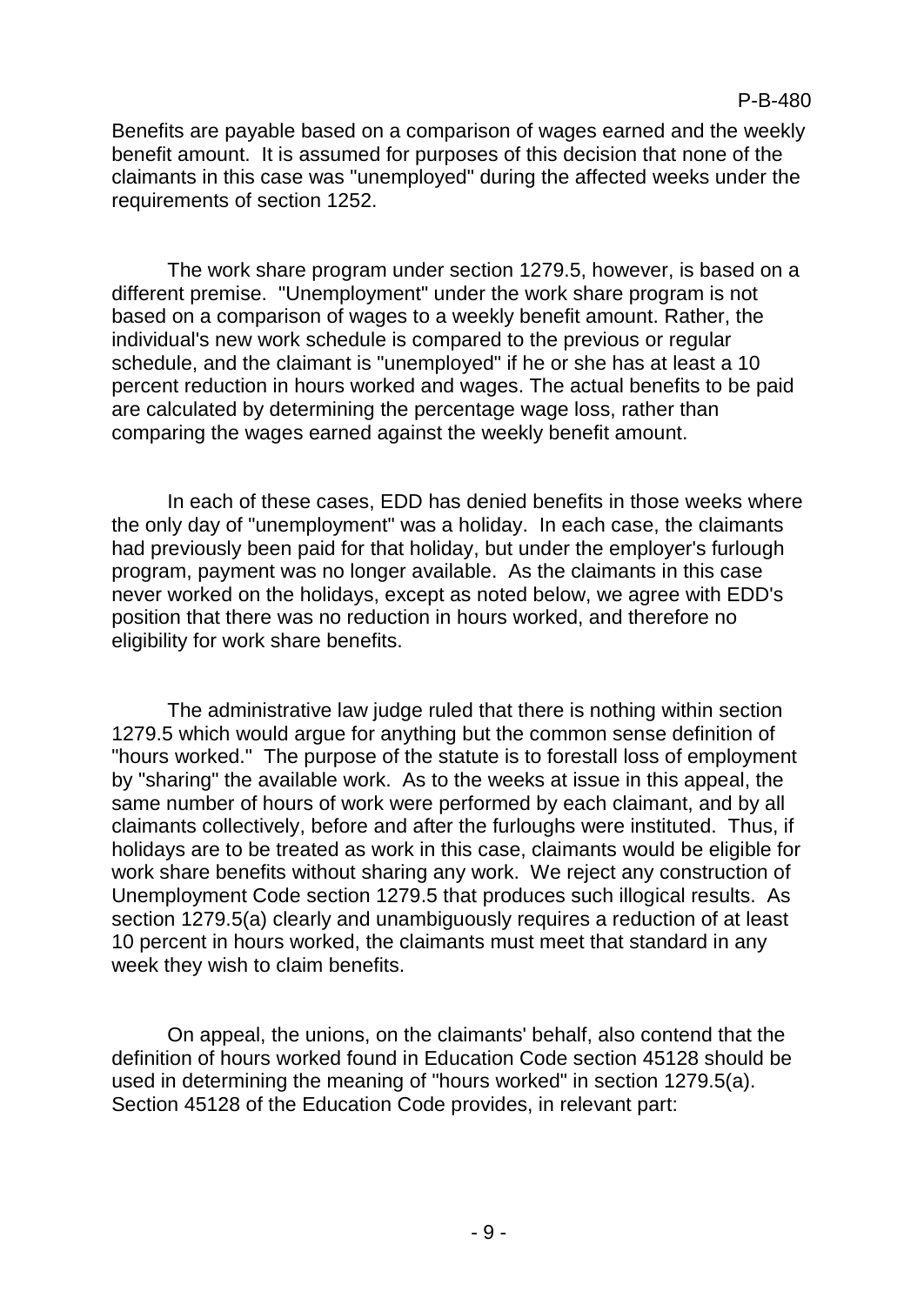"For the purpose of computing the number of hours worked, time during which an employee is excused from work because of holidays, sick leave, vacation, compensating time off, or other paid leave of absence shall be considered as time worked by the employee."

The claimants have provided no logical or legal basis for their argument that Education Code section 45128 should supersede the plain language of section 1279.5(a). The administrative law judge specifically rejected the use of Education Code section 45128 and the parties' collective bargaining agreement in defining "hours worked." He stated that the language of both the Education Code and the collective bargaining agreements was directed to the issue of overtime. There is a rationale for including holidays within the definition of work for overtime purposes to insure the employees get the benefit of a day off. That purpose is not furthered, however, in the context of the work share program. For these reasons, he concluded that the requirements of Unemployment Insurance Code section 1279.5(a) are not met when the claimant's only claimed unemployment is the loss of holiday pay.

The claimants' reliance on the collective bargaining agreements which cover their working relationship with the District is similarly misplaced. These agreements all have similar provisions to the effect that paid holidays are to be considered work days. This is important because all employees must "work" a certain number of days each school year to meet the requirements of their basis, and the contract language requires holidays to be included in those calculations. We decline to defer to the language of the contracts. There is no ambiguity in the statute which would call for us to look to the parties' agreements for guidance. Further, to permit parties to, in essence, write their own definition of statutory language would lead to chaos in statutory interpretation.

The fundamental problem with the unions' position is that it misinterprets what holiday pay is. Paid holidays are a benefit, not wages earned for hours worked. While this employer and the unions had negotiated for paid holidays in the past, there are many employers who even now permit employees to take holidays, but do not compensate them for such. Holiday pay, when given, usually corresponds to an employee's daily rate.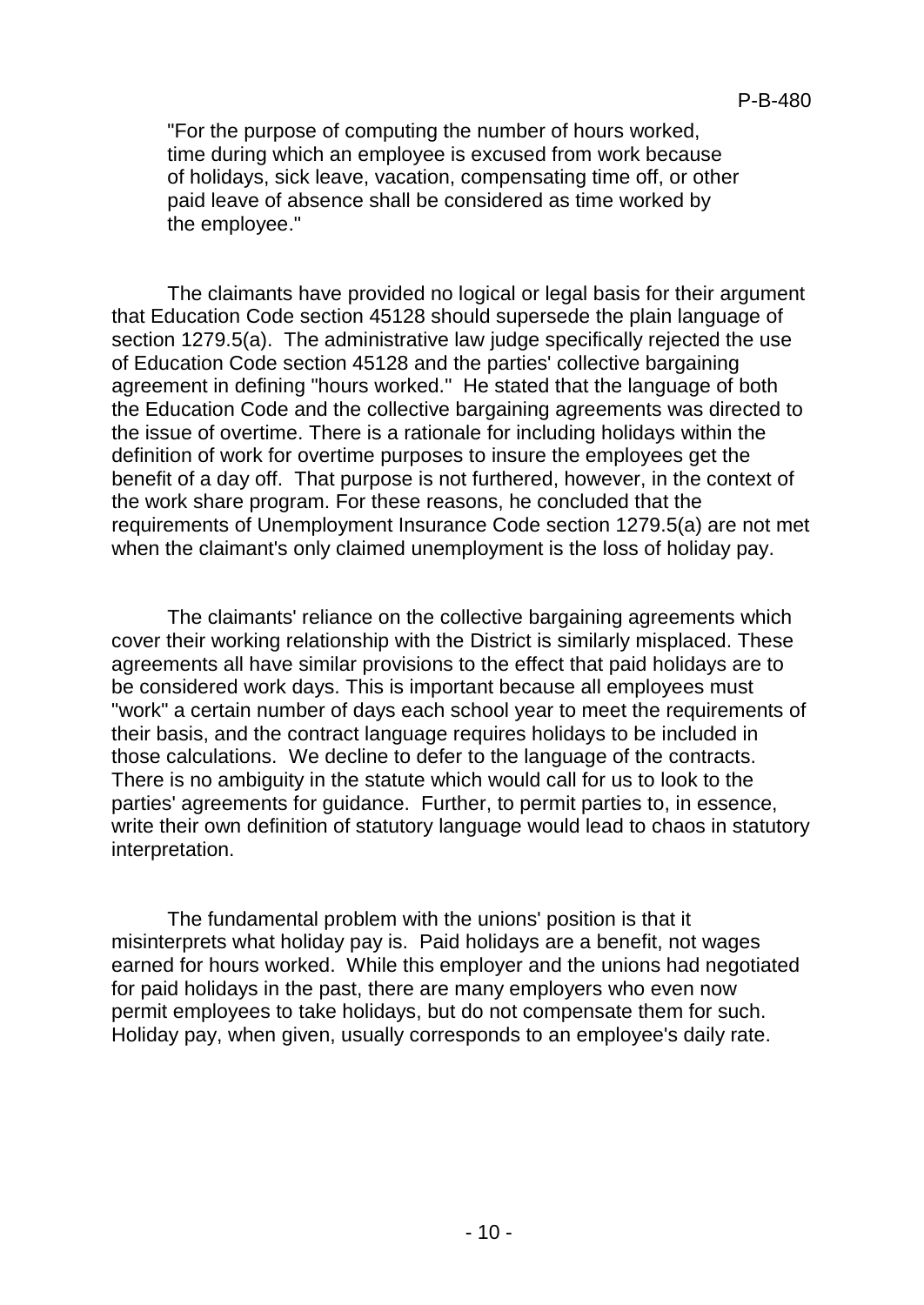However, this custom is by no means required by wage and hour laws which govern most minimum pay rates. The work share program was created to deal with wage losses, not benefit losses. Therefore, the requirement that the employee suffer from a decline in "hours worked" is wholly in keeping with the goal of compensating employees who suffer wage loss due to a work share program. To find claimants eligible for unemployment benefits when their wage loss is due solely to the loss of a benefit would open a Pandora's box not even remotely contemplated by the legislature.

The claimants also rely on section 1279.5(g) for the proposition that unemployment benefits cannot be denied so long as the claimants are available for all work assigned by the employer. However, not all persons who are unemployed are eligible for benefits. Section 1279.5(g) relates only to eligibility for unemployment benefits under section 1253(c) of the code, which requires a claimant to be able and available for work. While this is an important eligibility criterium, it is irrelevant to the issue whether an individual is unemployed in a particular week.

It should be noted that this does not mean the loss of wages for the holiday is irrelevant for purposes of the work share program. As conceded by the EDD, should the claimant have a 10% loss of real work in any week and thus meet the requirements of section 1279.5(a), the loss of wages for the holiday is compensable pursuant to section 1279.5(b).

The claimants next argue that even if the claimants are not eligible for work share benefits as described above, EDD is estopped from denying benefits because of its assurances to the claimants' unions that they would be eligible.

As set forth in Driscoll v. City of Los Angeles (1967) 67 Cal.2d 297, 305, 61 Cal.Rptr. 661, 666, there are four general requirements for establishing equitable estoppel:

(1) The party to be estopped must have been apprised of the relevant facts;

(2) That party must have intended that its conduct be acted upon or must have acted so that the party asserting the estoppel had a right to believe it was so intended;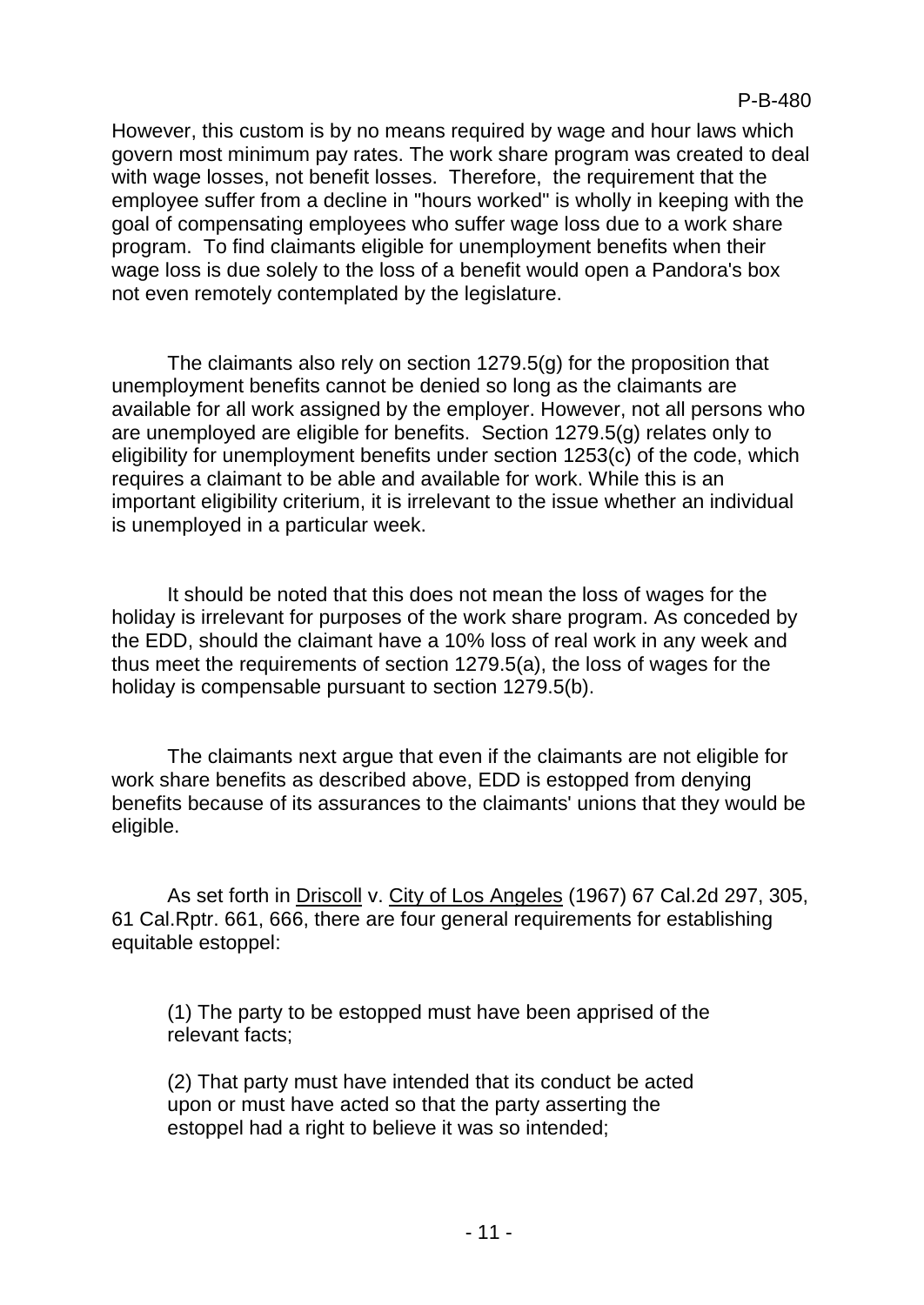(3) The asserting party must have been ignorant of the true state of the facts; and

(4) The asserting party must have relied on the other party's statements or conduct.

The administrative law judge found that the parties did have discussions with EDD on the issue of using holidays as work share days. Although the parties provided contradictory evidence as to the extent and nature of conversations between EDD and the claimants' representatives, the administrative law judge found the testimony of the claimants' and district's witnesses to be straightforward, consistent, and unambiguous. We find no reason to reject his resolution on the issues of credibility. This matter was an extremely important issue to the Employer and the unions. EDD's witnesses, on the other hand, were not as consistent nor were their memories as clear and unambiguous. Also, the issue of holidays was not central to EDD. While some of EDD's ambiguity could be the result of the fact that EDD was attempting to prove a negative, namely that information was not given, the administrative law judge found the claimants' evidence to be more convincing. It therefore is concluded that holidays were discussed during the meetings, that the claimants' representatives were told that holidays would be compensated as they were for regular unemployment benefits, and that the claimants' representatives left the meetings in September and October with the clear impression that holidays were to be treated like any other day for all purposes of work share benefits. The fact the representatives believed that the holiday issue had been resolved, however, does not end the inquiry as to whether estoppel is appropriate.

As to the first element to establish estoppel, there were specific discussions with EDD regarding the treatment of holidays. Contrary to EDD's assertions, the issue was raised and EDD was on notice that the issue was important to the claimants. Nonetheless, we concur with the administrative law judge that the EDD representatives did not understand that the seemingly general inquiries were eventually to be applied to the specific requirements of section 1279.5(a). The relevant fact upon which this issue rests is that benefit claims would be made for an unpaid legal holiday where such a holiday was the only day of the week the claimant did not work. Nothing in the record establishes that EDD representatives anticipated the filing of such claims.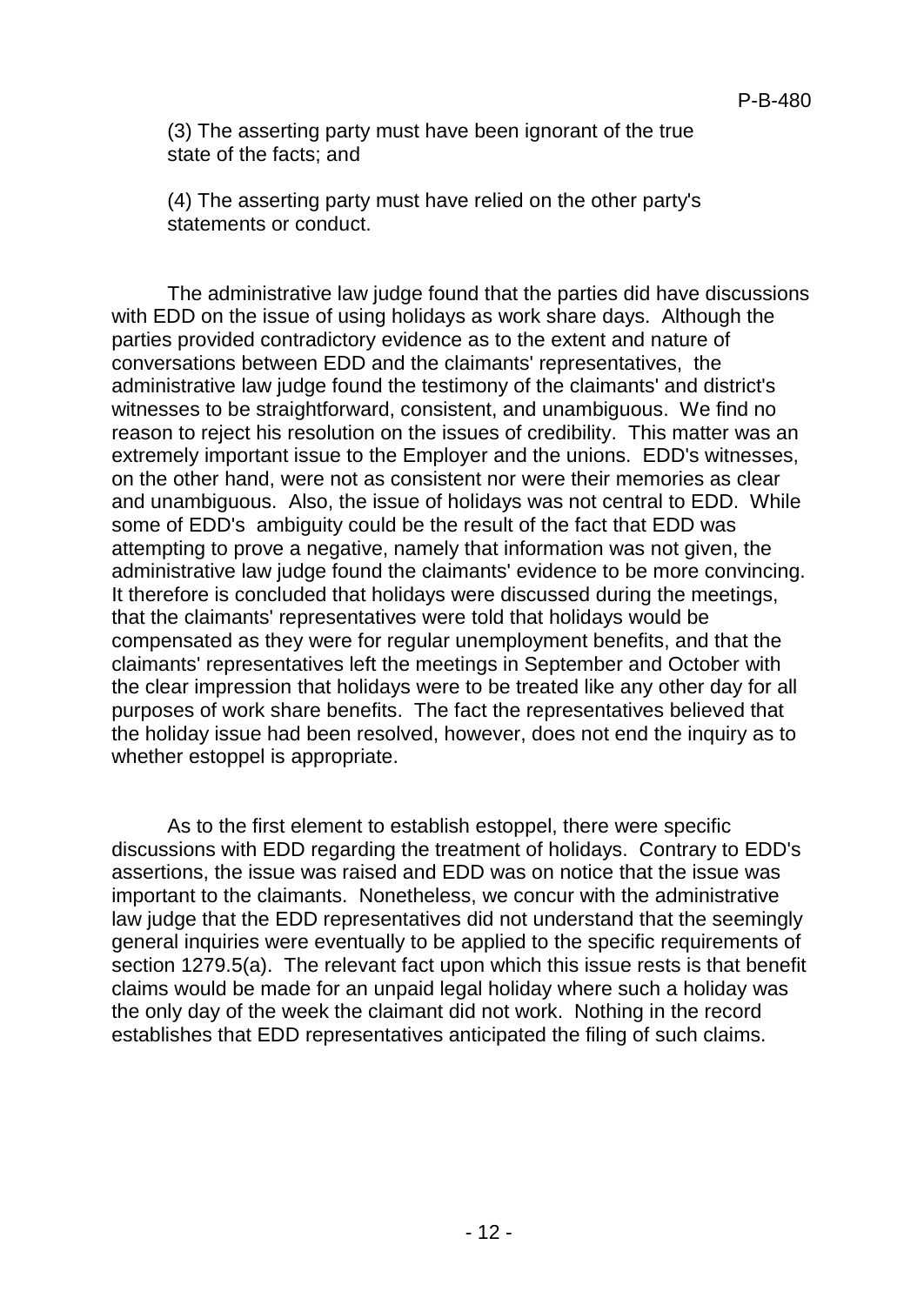Moreover, the unique nature of such claims makes it quite reasonable that the union's inquiries would fail to elicit answers from EDD that directly address the situation. The questions were general in nature, i.e. what was the impact of holidays on the work share program. As has been noted above, at the time these discussions were being held, the unions and the Employer were leaning towards taking furloughs in a block of time. Within the context of taking furlough days in a block of time, one day of which might be a holiday, EDD indicated that holidays were treated as they were for regular unemployment benefits. For purposes of section 1279.5(b) and the calculation of the amount of benefits, that information was correct. The questions to EDD never specifically referred to section 1279.5(a), or whether unpaid holidays could be considered as "hours worked" within the meaning of that section when the holiday was the only day of the week no work was performed.

While there is no doubt the claimants' representatives inferred the answers related to both compensation under section 1279.5(b) and eligibility under section 1279.5(a), EDD responses are most reasonably subject to the interpretation that its representatives were responding solely in reference to subsection 1279.5(b). This conclusion is reinforced by the fact that once EDD was formally notified that there were weeks in which the only possible loss of work was the elimination of holiday pay, it notified the unions that eligibility in such weeks was not possible.

The negotiations and consultations in this case created a serious and unfortunate failure of communication between the parties. The unions and the Employer believed they had heard a partial answer to their concerns. They were operating under time pressures and a lack of specific information about the work share program. EDD was responding to questions on many different fronts, only one of which was the question of holiday pay. EDD representatives were not asked specific questions regarding the issue of whether holidays could be considered hours worked within the meaning of section 1279.5(a). Thus, while it was reasonable for the claimants' representatives to believe the issue had been thoroughly explored, we concur with the administrative law judge that EDD was answering a different question than the claimants thought they were asking. As estoppel is unfavored in the law, this ambiguity undermines a finding for estoppel because the parties and EDD never had a meeting of the minds on what was being discussed. It therefore is concluded the first requirement for estoppel has not been fulfilled.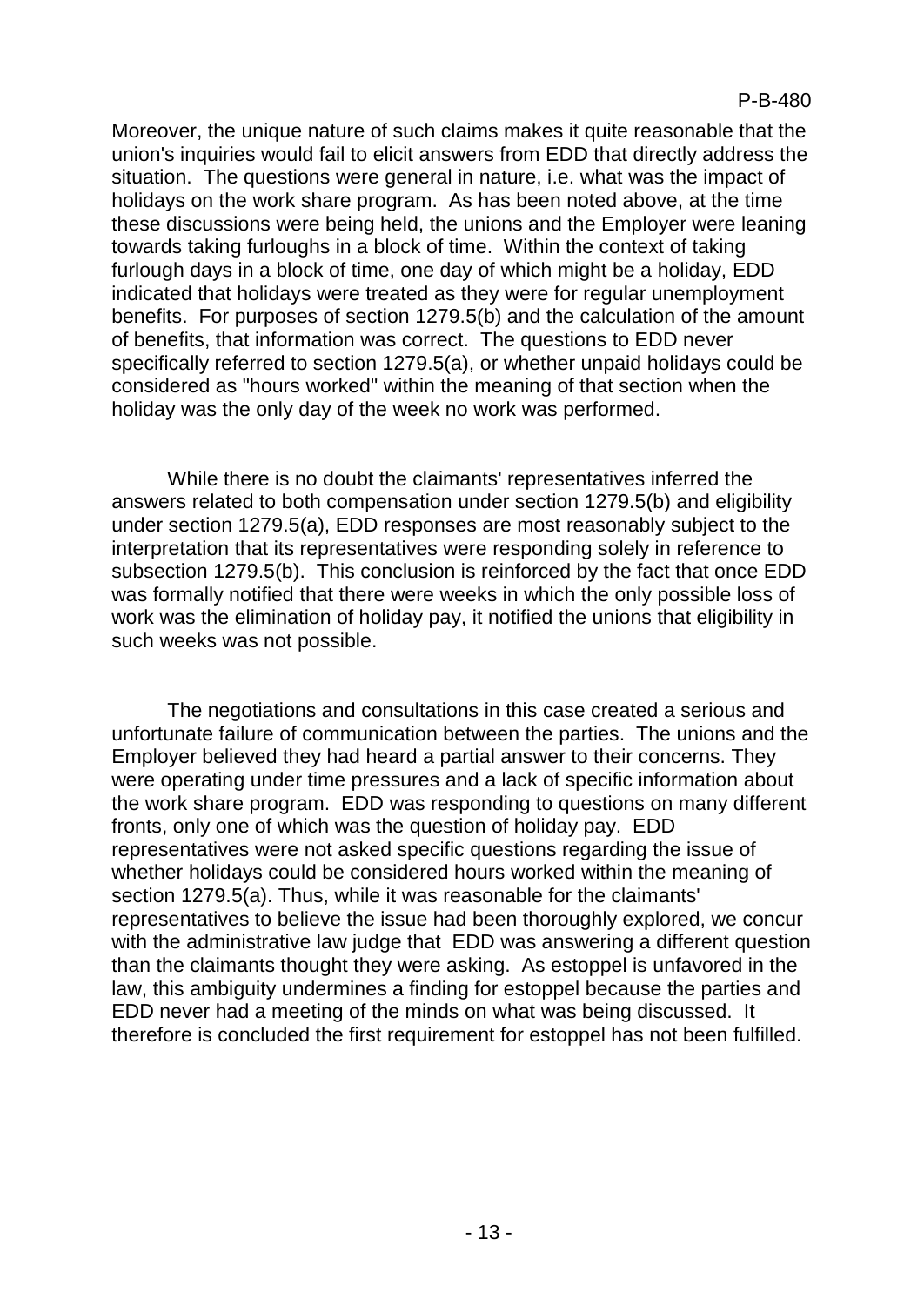Furthermore, we cannot conclude that the parties detrimentally relied upon the conversations the parties had with EDD prior to the work furlough plan adoption. As for the Employer's claim of reliance, it must be noted that the Employer applied for a waiver of its legal obligation to pay for holidays prior to learning of the possibility of work share benefits for such days. Thus, it cannot be said that the Employer's decision to implement a work share plan involving unpaid holidays was made in reliance upon EDD's representations.

The union representatives also claim that they would have bargained differently with the employer had they known work share benefits were not available in the holiday weeks at issue. Impairing the unions' ability to negotiate a better deal for its constituents prior to EDD's approval of the work share plan does not estop EDD from denying benefits to those who submit claims under the Employer's work share plan. This is because the Employer and the unions were first made aware of EDD's position on this issue during the 1992-93 winter break, well in advance of any claims being submitted in reliance on EDD's earlier representations. None of EDD's representations, misunderstood or otherwise, has prevented the unions and the Employer from going back to the bargaining table to renegotiate their contracts. Upon being apprised of EDD's position, the parties made the decision to file claims rather than renegotiate their contracts. Because such a renegotiation could have taken place at any time subsequent to EDD's position being made known, the defense of estoppel simply does not apply to the unions' ability to renegotiate a different contract.

Inasmuch as the United Teachers-Los Angeles did not enter into their memorandum of understanding with the employer until some time in 1993, no detrimental reliance can likewise be ascribed to it or its constituents. Because the unions were made aware of EDD's position before any claims under the work share program were made, neither the union, nor the claimants who relied on union advice, can claim that the Department is estopped from denying benefits. Because EDD notified the parties of its interpretation of the statute shortly after approval of and prior to implementation of the work share plan, and certainly before any claims were made under the work share plan, we find that estoppel will not lie here because there is insufficient evidence of detrimental reliance.

Additionally, the courts have consistently held that there is a higher standard to be met to estop the government and to allow a benefit contrary to the provisions of a statute. (See City of Long Beach v. Mansell (1970) 3 Cal.3d 462, 91 Cal.Rptr. 23; Fleice v. Chualar Union Elementary School District (1988) 206 Cal.App.3d 886, 254 Cal.Rptr. 54.)